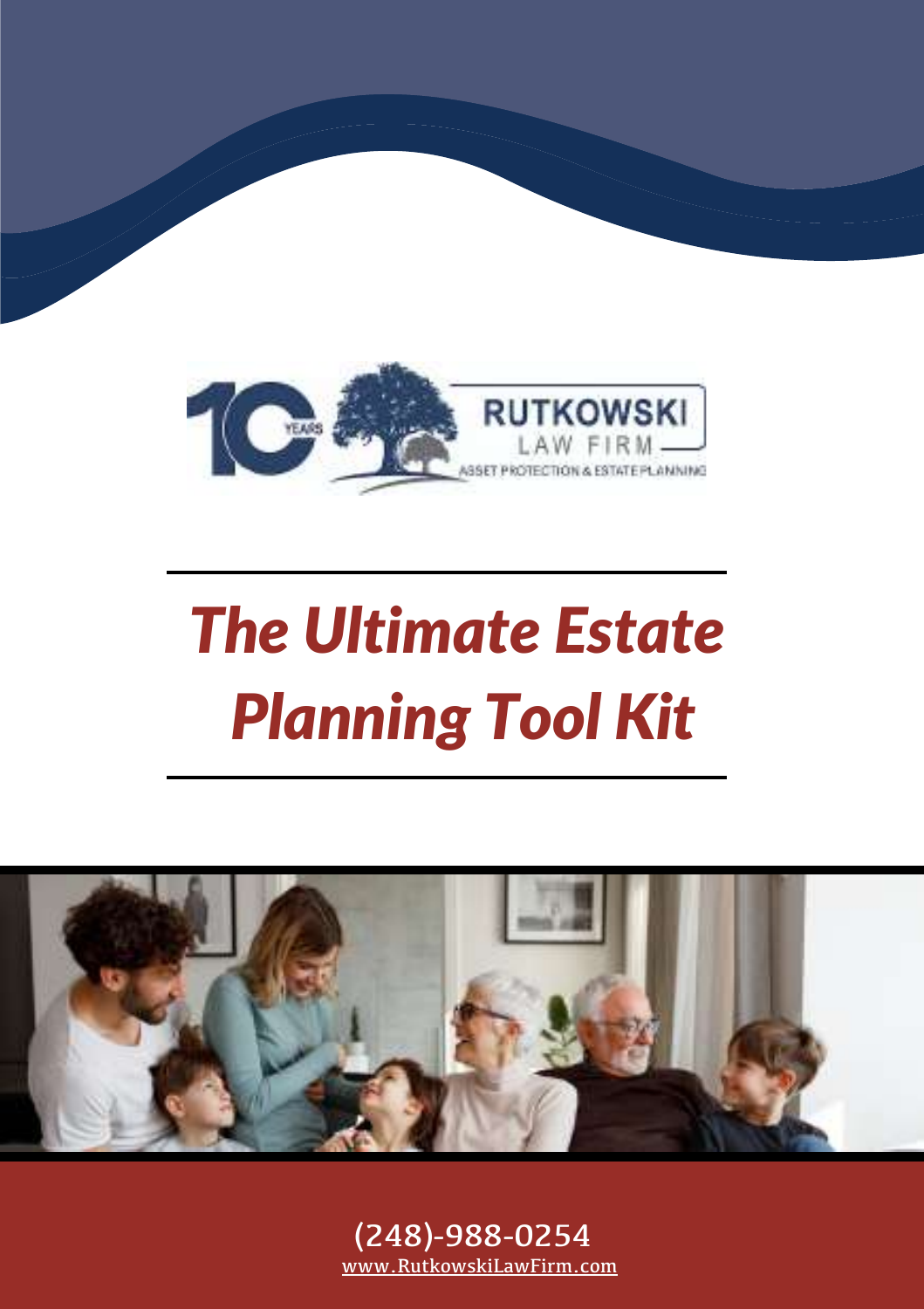

#### **IS AN ESTATE? WHAT**

**Your estate is comprised of all the wealth you have accumulated during your lifetime, including retirement plans, stocks, bonds, real estate, business interests, personal effects, and anything else you own.**

**Your legacy is also part of your estate. It encompasses everything from your work ethic and sense of responsibility to the issues and institutions that have come to mean the most to you during your lifetime. All of these can be passed on, along with your assets, to future generations of your family and even to society as a whole.**

#### **WHAT IS ESTATE PLANNING?**

**Estate planning can be defined in many different ways. To put it simply, estate planning is the process by which you accomplish three primary goals:**

- **• Manage your assets while you are alive and well and if you become incapacitated**
- **• Distribute assets according to your wishes after you pass away**
- **• Leave a lasting legacy**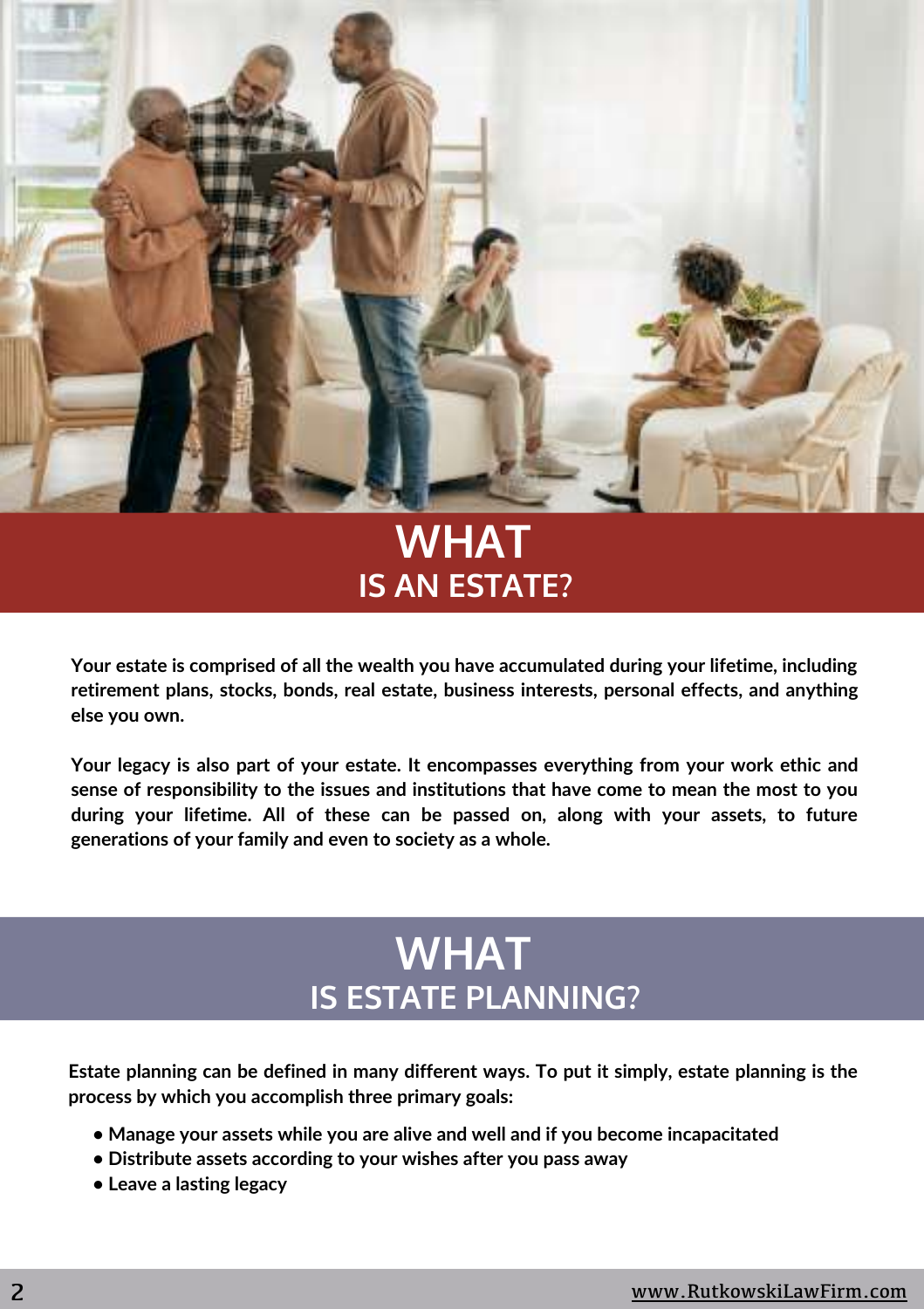

#### **NEEDS AN ESTATE PLAN? WHO**

Everyone.

Without a plan, the state will decide who receives your assets and when and how your heirs will receive them. Similarly, the state will decide who has the authority to make financial and medical decisions on your behalf if you become incapacitated. Finally, without a plan, your loved ones will have to go through the court and make difficult decisions without guidance while they should be grieving.

#### **WHEN SHOULD YOU PLAN?**

Now, while you can, before your plan is needed, not after.

Many people know they need an estate plan but keep putting it off. Big mistake. The longer you wait, the fewer options you will have to protect your assets and leave a lasting legacy. Worse, if you become incapacitated, you will have no planning options at all. Your family will be left trying to make the decisions you should have made yourself.

The time to plan is as soon as possible (if not sooner).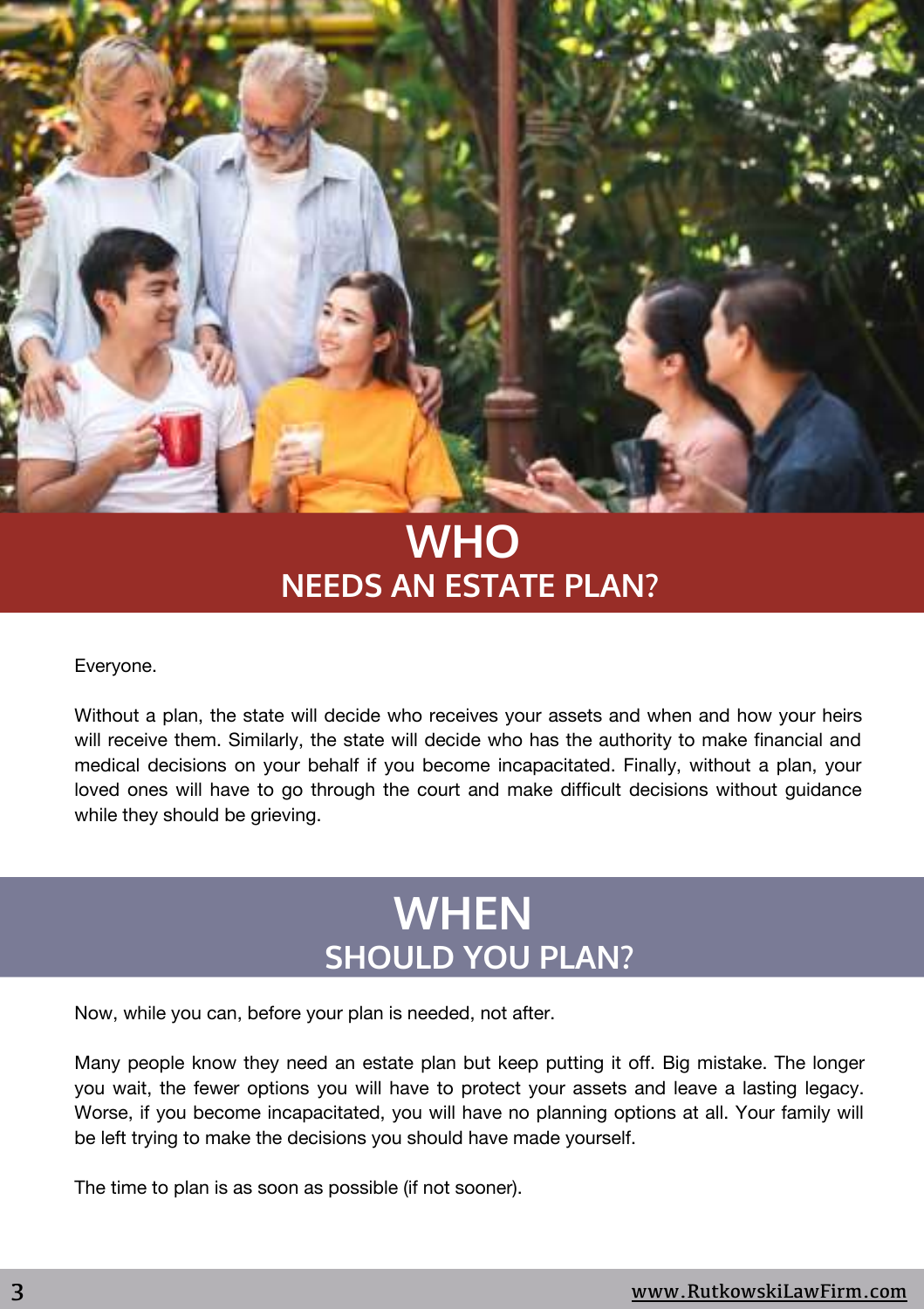#### **WHAT ARE THE BENEFITS OF ESTATE PLANNING?**



A properly designed and implemented estate plan allows you to accomplish all of the following and more, depending on your particular needs and goals:

• Ensure that your minor children will be raised according to your wishes if something happens to you

• Ensure that you have control over your assets if you become incapacitated

• Leave what you want to whom you want in the manner you want after you pass away, and do it in the most cost-effective manner to minimize fees and expenses

- Protect your assets against creditors, lawsuits and other threats
- Pass your work ethic, values and sense of responsibility to heirs
- Significantly reduce estate, income, gift and other taxes
- Ensure that your financial affairs and information about your family remain private
- Protect your heirs' inheritances
- Leave a lasting legacy and impact on others



4 [www.RutkowskiLawFirm.com](https://rutkowskilawfirm.com/)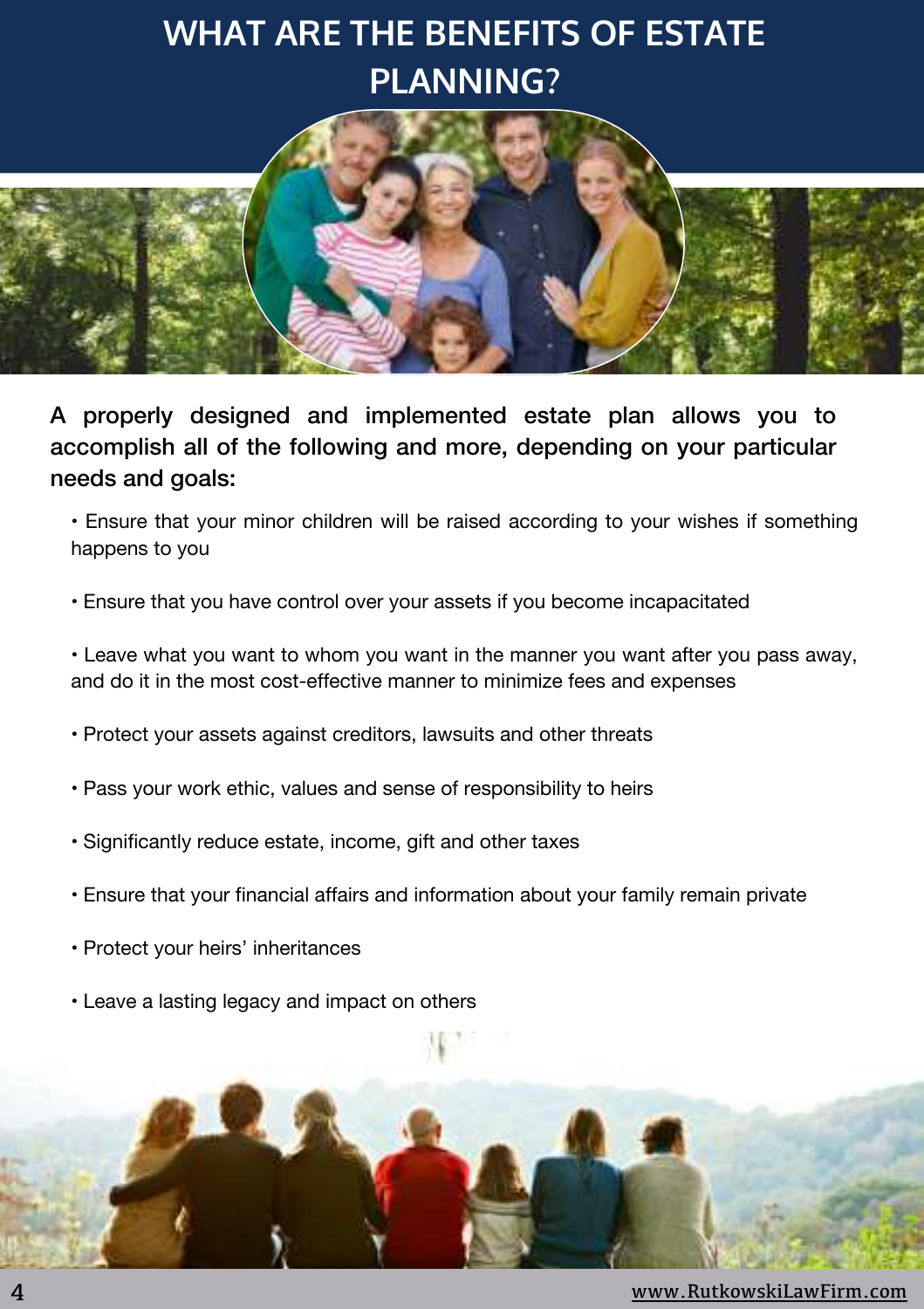#### **THE ESTATE PLANNER'S TOOLBOX**

### *Here is a list of the most commonly used estate planning tools and brief descriptions of their purpose.*

## 1. LAST WILL AND TESTAMENT

This allows you to specify "who gets what" when you pass away. Without your own Last Will and Testament, your assets will be distributed according to state guidelines. A Will also allows you to name guardians for your minor children. This is important because if something happens to you and your spouse and you do not have a will, the state will decide who will have legal authority over your minor children. This could very well be a person or institution you would never have chosen to have such authority.

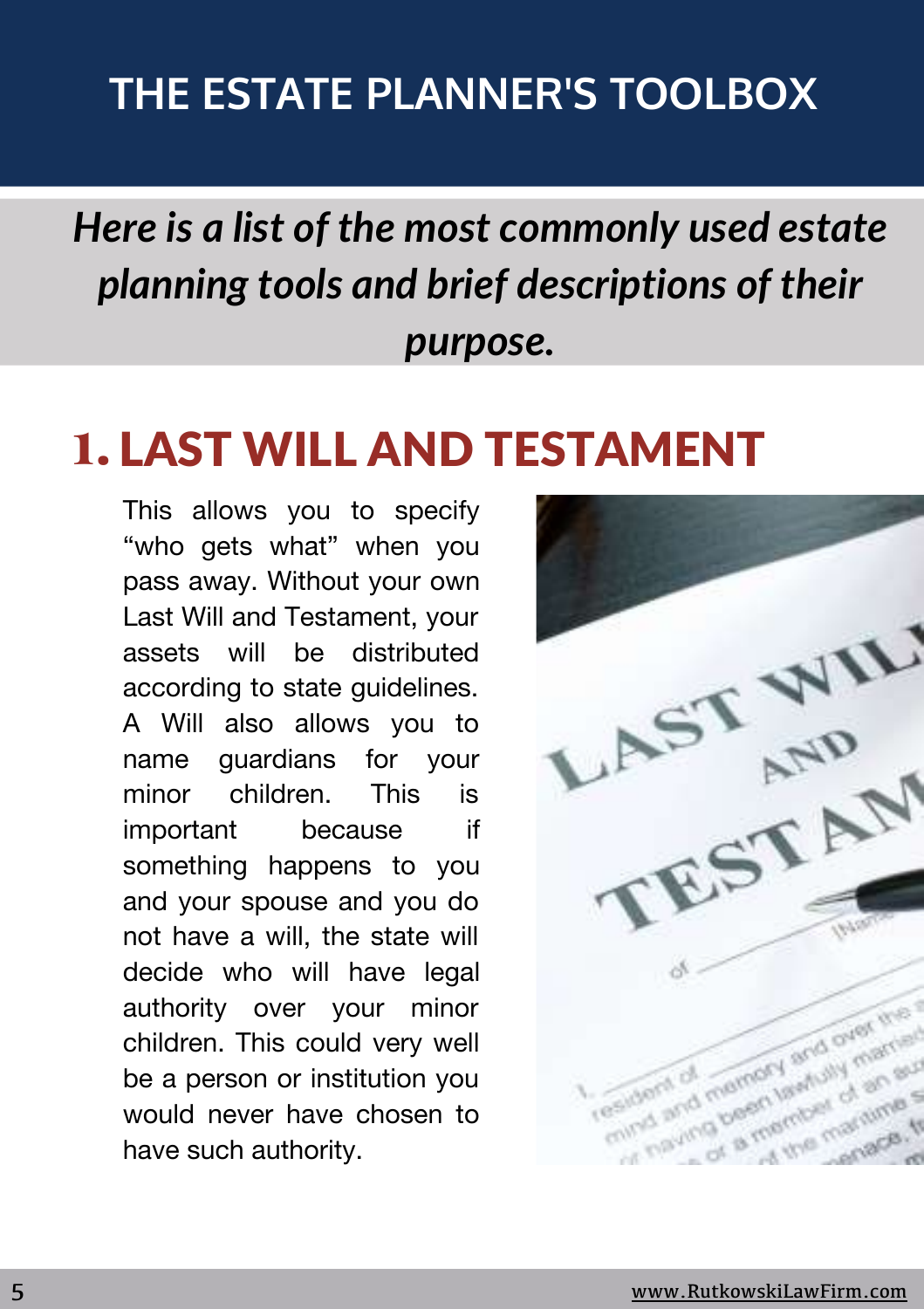## 2. DURABLE POWERS OF ATTORNEY

These allow you to name people of your own choosing to make decisions for you in the event of incapacity. A power of attorney for healthcare lets you designate a person you trust to make decisions about your medical care, while a power of attorney for finances lets you name the person you want to make financial and legal decisions on your behalf. All Powers of Attorney are not created equal, be sure yours truly fulfills your wishes.



## 3. ADVANCE DIRECTIVES

An advance healthcare directive, also known as a living will, allows you to choose, in advance, the types of medical treatments you want (or don't want) in an end-of-life situation.



6 [www.RutkowskiLawFirm.com](https://rutkowskilawfirm.com/)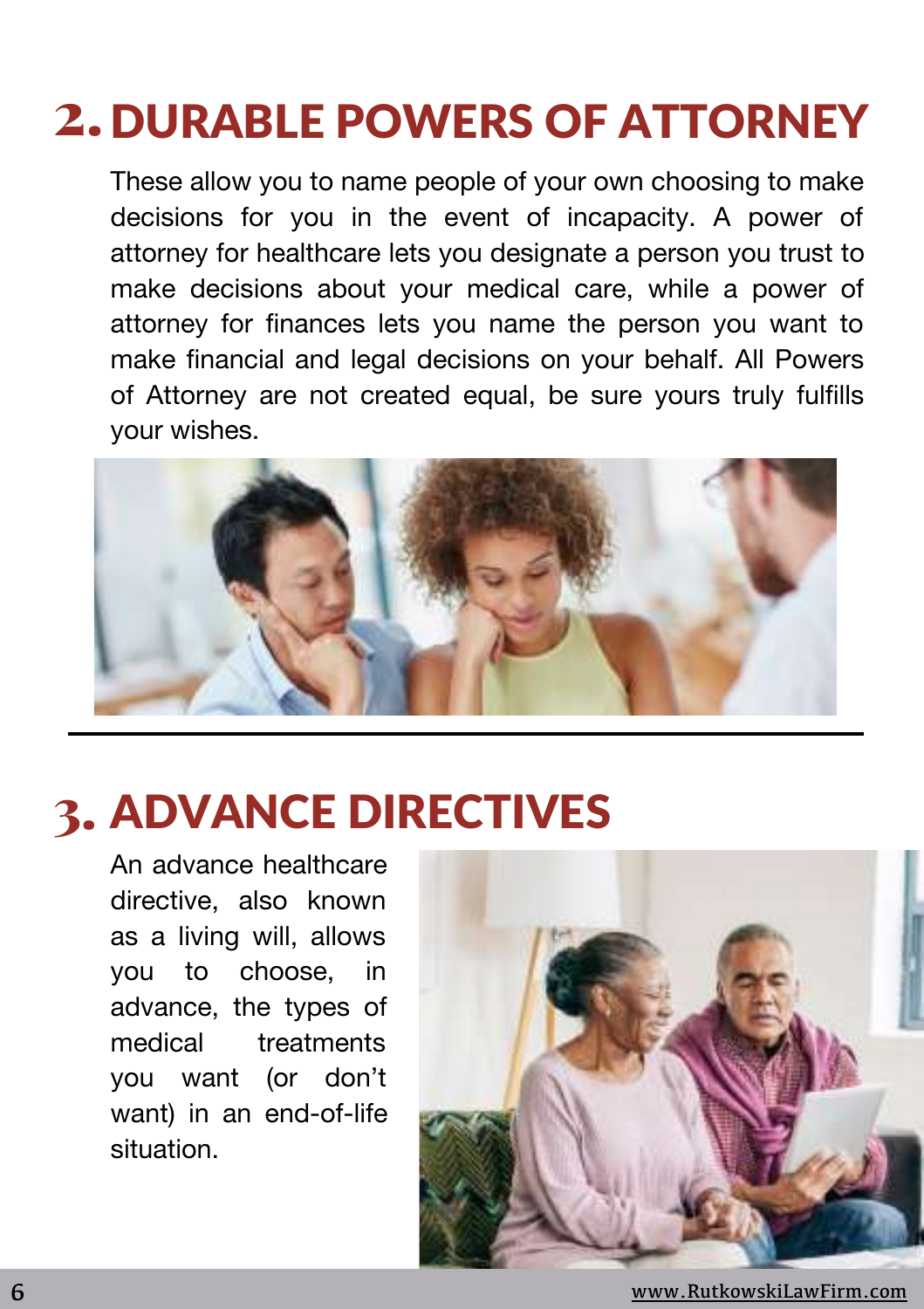# 4. HIPAA AUTHORIZATION

The Health Insurance Portability and Accountability Act (HIPAA) established national standards to protect the privacy of patients' health care information by regulating the use and disclosure of "protected health information." A HIPAA Authorization ensures your loved ones and decision makers can gain access to medical information about your condition when they need it.

HIPAA Privacy Rights Request Form  $\overline{\text{C}}$ **HIPAA PIVOR** Name (Last, first, middle initial) Name (Last, first, middle)<br>Street address, City, 51, 219 Code Friend (Last, first, City, 51, 210 Code<br>Street: address, City, 51, 210 Code<br>Frimary phone number | Other phone number Amendment mendment of dis hore number<br>equest<br>ess/copy communication requested inped information of the distance of the distance of the distance of the distance of the distance of the distance of the distance of the distance of the distance of the d **Primary photogest** che communications request, please list o of Request<br>access/copy<br>confidential communication access/copy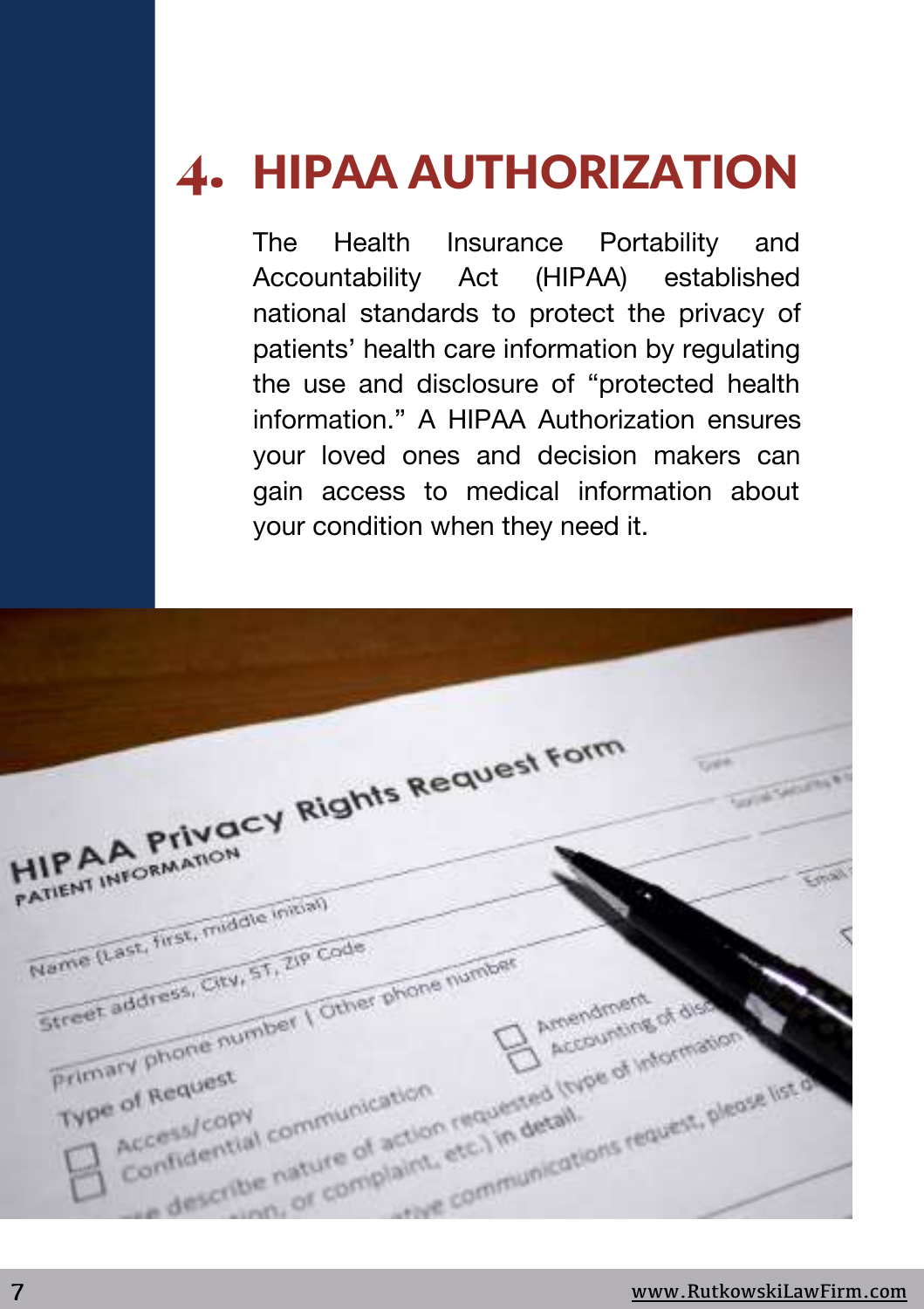## 5. TRUSTS

There are many types of trusts, each uniquely capable of helping you accomplish a variety of goals. However, when most people think of trusts, they are thinking of a common Revocable Living Trust.

A Revocable Living Trust allows you to maintain complete control over your assets while you are alive and provide direction and control in the event of your incapacity or death. The primary purposes of a Revocable Living Trust are to avoid probate, minimize the cost of estate administration and make things simple for your beneficiaries. These are all important goals, but it is also important to note that Revocable Living Trusts do not protect assets from creditors, predators or the cost of long-term care. If protecting assets for yourself or your beneficiaries is important to you, an Asset Protection Trust is needed.

Like a Revocable Living Trust, an Asset Protection Trust allows you to control and manage your assets during your lifetime, avoid probate, and provide direction and control over your assets in the event of your incapacity or death. Additionally, an Asset Protection Trust protects your assets from you in the case of creditors, lawsuits or longterm care costs and for your beneficiaries in the event of their own financial or medical hardships, divorce, bankruptcy and more.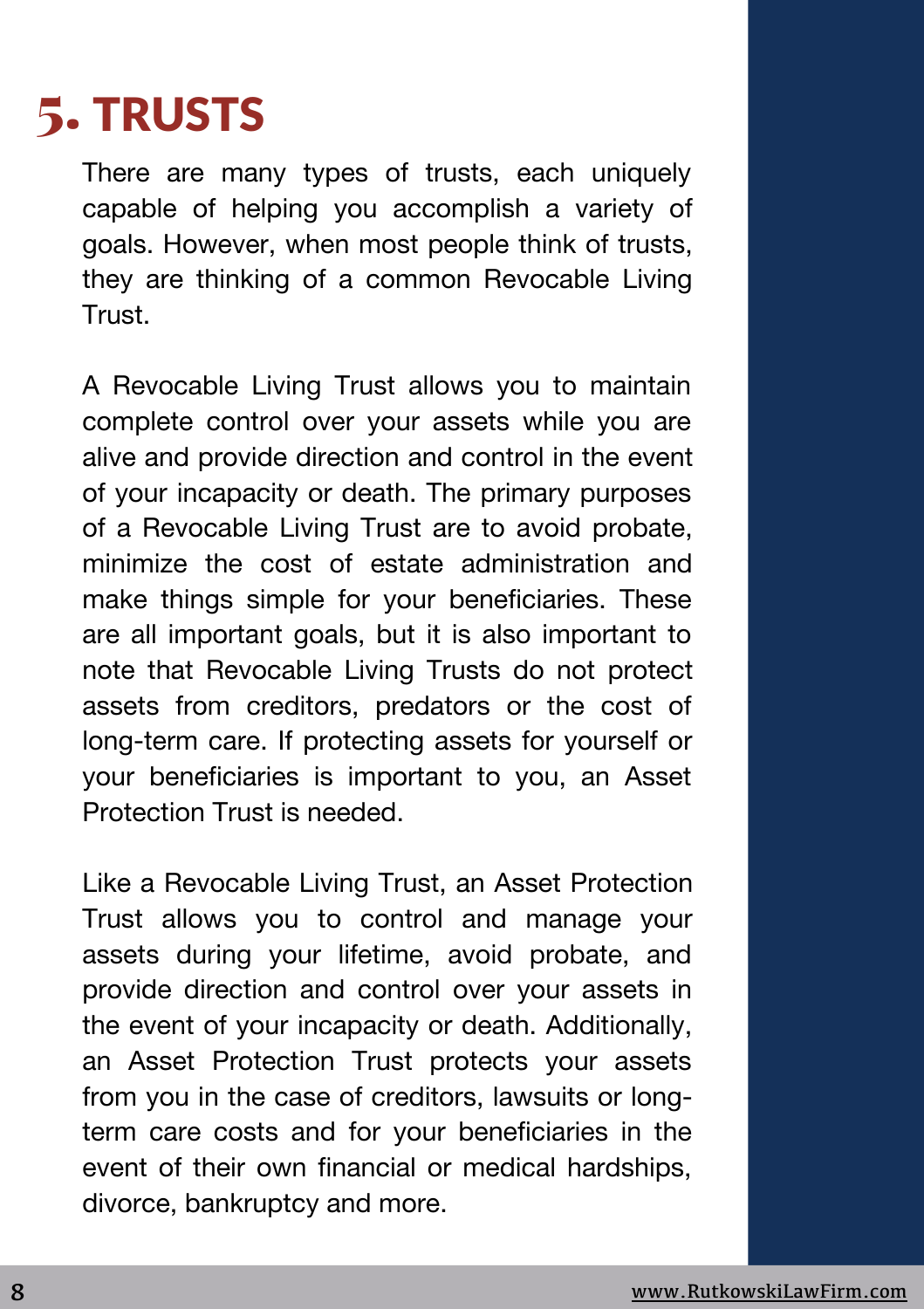# **The** *Ten Most Avoidable* **Estate Planning** *Mistakes*

## **1.** DYING INTESTATE

If you die without a Trust, Will or some other form of estate planning, the state in which you reside and the IRS will simply make one for you. Of course, they have no interest in avoiding or reducing estate taxes, minimizing estate administration costs or protecting your family and legacy. The distribution of your assets will just be turned over to the Probate Court. The probate process is needlessly time consuming, frustrating and expensive. It is also open to the public, meaning creditors, predators or anyone else will have complete access to all information about your estate. For the vast majority of people, the benefits of a Trust, Will or other estate planning tools far outweigh any initial costs.

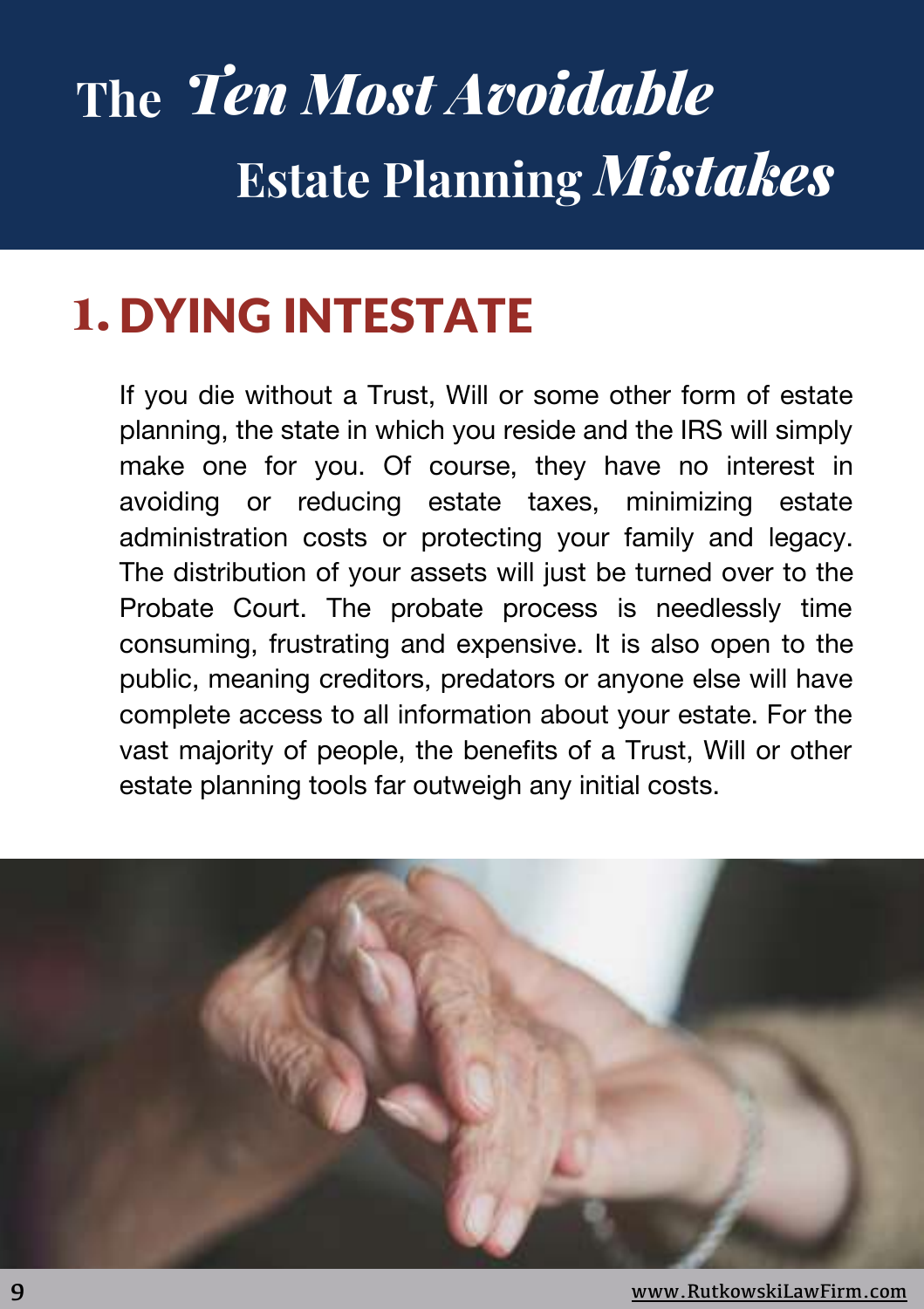## HAVING AN "I LOVE YOU" WILL **2.**

An "I love you" Will is one in which all the decedent's assets are left outright to the spouse or children. On paper, it might seem to be a caring, thoughtful gesture, but the reality can be quite different. That's because such a Will simply passes the complex issues and problems associated with transferring and protecting wealth onto the spouse or other loved ones. An "I love you" Will often creates more problems than it solves, particularly for future generations.

## **3.** GIVING PROPERTY OUTRIGHT TO YOUR CHILDREN

Here is another "solution" that might sound good at first, but ignores several important realities. For instance, what if the child in question is too immature to handle the responsibility of a large sum of money on his or her own? What if the child suffers a severe financial setback that puts the inheritance at risk to creditors? What if the child marries a fortune-hunter, is addicted to drugs or alcohol, gets divorced or remarried? In short, you may need to protect your children and heirs from their own problems or poor decisions.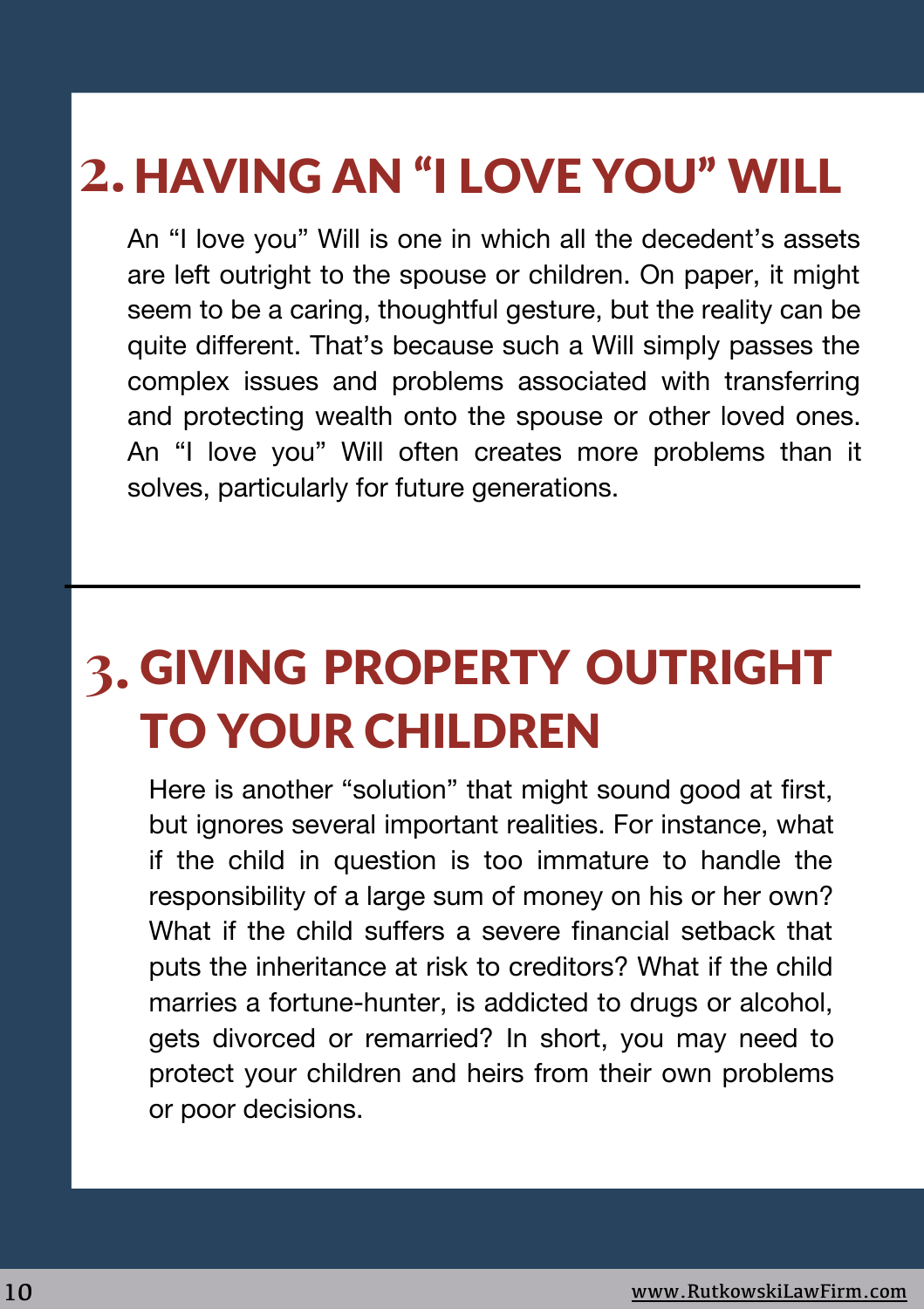## 4. OWNING PROPERTY JOINTLY

In Michigan, there are four types of joint ownership: Joint Tenancy (JT), Joint Tenancy with Rights of Survivorship (JTWROS), Tenants in Common (TIC) and Tenants by the Entirety (TBTE). Each of these types of property ownership carry their own unique properties and challenges. Major issues can arise in terms of delays in probate, gifting implications, outright distributions, claims by creditors and predators including medical debt and ex-spouses. When it comes to longterm care, people often inadvertently disqualify themselves from assistance, including Medicaid, by improperly transferring some or all of their property to a child or sibling. Frequently, joint ownership exposes the property as a whole to the debts and creditors of all the involved parties. Additionally, there are potentially massive, avoidable tax consequences to transferring ownership of real estate, especially to children. Before you sign a Quit Claim Deed or Lady Bird Deed, take the time to talk to an estate planning attorney to understand the full implications of your decision.



11 [www.RutkowskiLawFirm.com](https://rutkowskilawfirm.com/)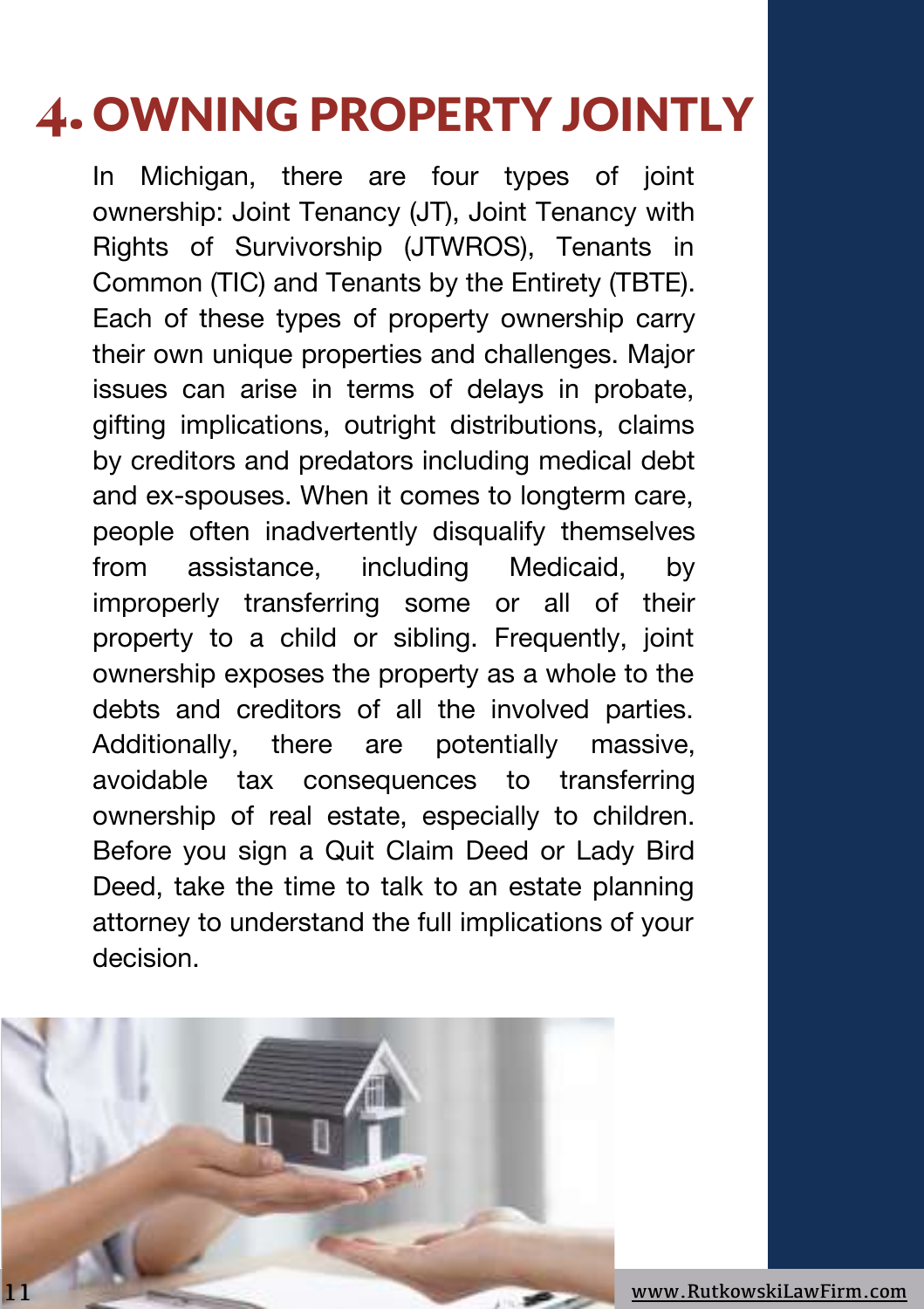## **5. NOT HAVING A TRUST**

A trust is the single most effective estate planning tool available. There are many different types of trusts. Among the better known and more commonly used are revocable trusts, irrevocable trusts and testamentary trusts. In addition to protecting your privacy, a trust will help you leave what you want, to whom you want, in the way you want—at the lowest possible cost.

## **6.**NOT FUNDING YOUR TRUST

A trust can be thought of as a safe. It can do a great job of protecting your hard earned wealth, but if there's nothing in the trust—i.e. nothing in the safe—what good does it do you? None whatsoever. Which begs another question, why would someone go to the trouble of creating a trust and then not fund it? The answer is quite often that the person in question either did not know they needed to or simply never gets around to it. He or she procrastinates, resulting in an unfunded trust—which is worse than no trust at all.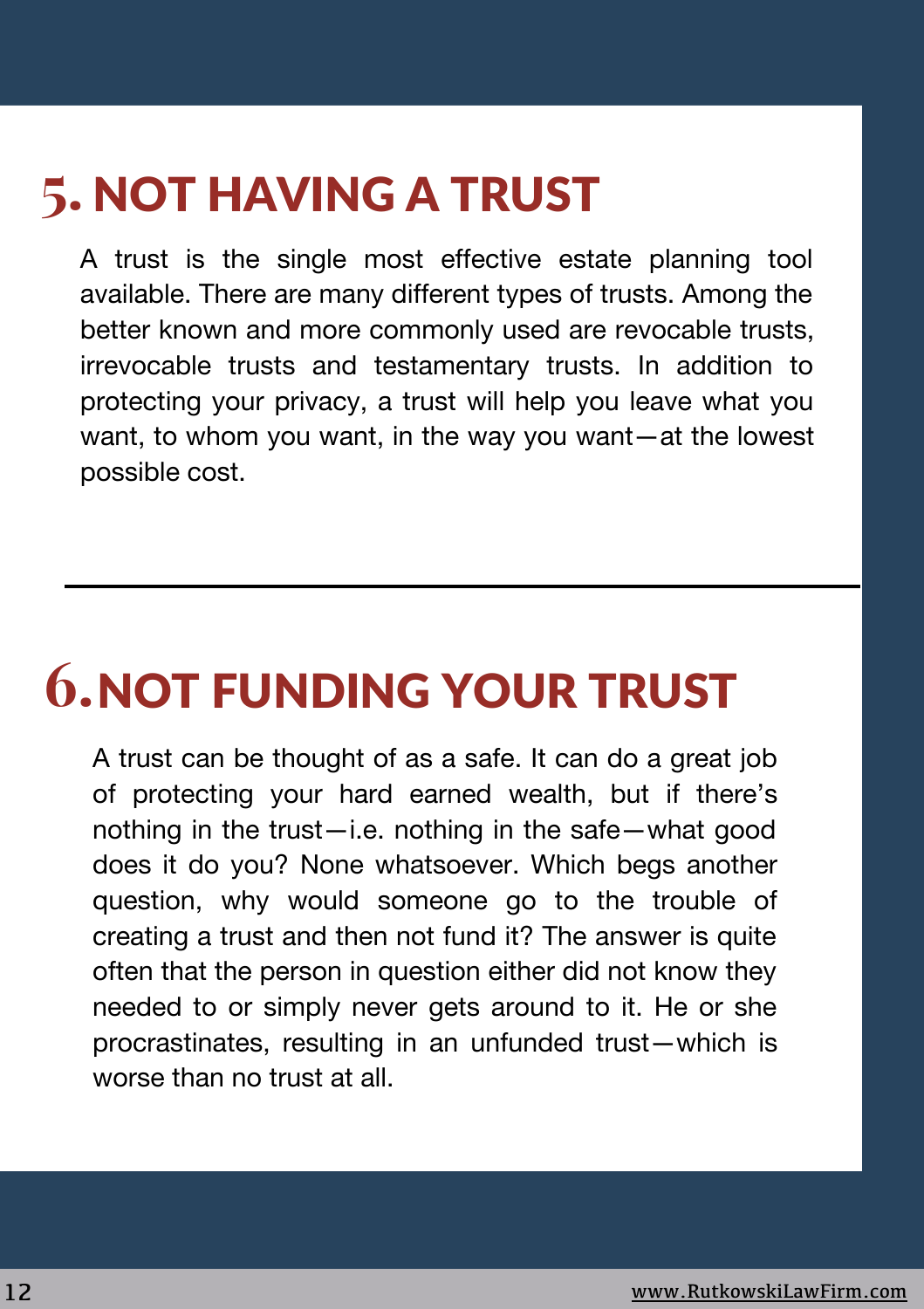

## 7. NOT HAVING YOUR DOCUMENTS REVIEWED AND UPDATED

Once they have their estate planning and other documents created, many people simply file them away and never look at them again. Big mistake. An outdated plan can be as bad or even worse than having no plan at all. Your documents should be reviewed, at the very least, every two years. Why? In a word, change. Your needs and goals change; your financial situation changes; your children grow older and their needs change.

The law itself is constantly changing. And even if you've specified a trustee or executor, the named person's ability to follow through on your wishes may change as well. Updating your plan allows you to take these changes into account and avoid unintended consequences. This is especially true for Powers of Attorney as many states will not honor powers that are more than a few years old.



13 [www.RutkowskiLawFirm.com](https://rutkowskilawfirm.com/)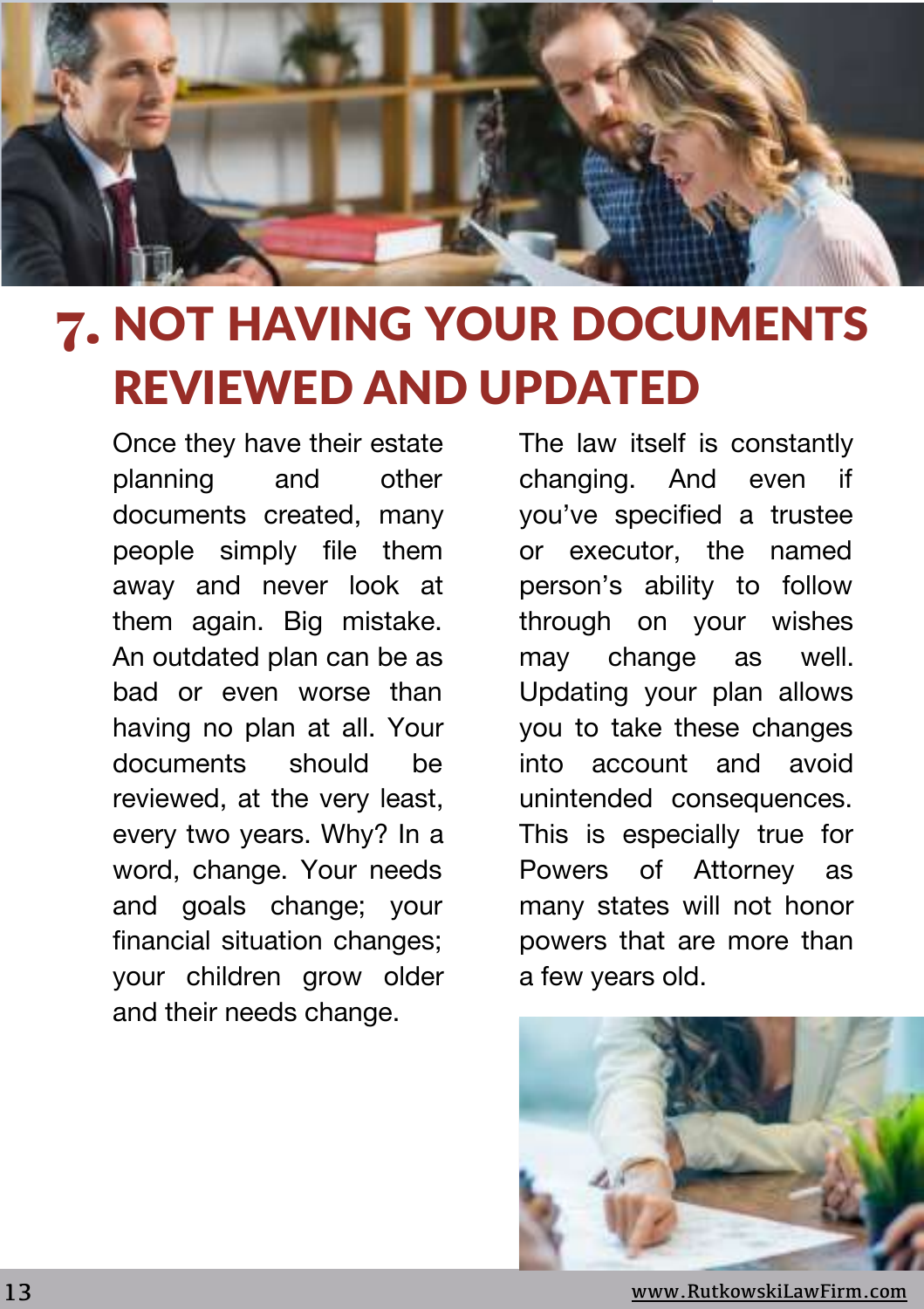## RELYING ON JOINT TENANCY **8.**TO AVOID PROBATE

Did you know that joint tenancy can accidentally disinherit intended beneficiaries? Joint Tenancy property passes by the operation of law and can defeat an Estate Plan. Many people add names on joint tenancy property incorrectly thinking it will protect their assets if they have to go to a nursing home. This can be a huge mistake and end up disqualifying individuals from Medicaid. Additionally, Joint Ownerships can have massive unintended tax consequences as well as exposure to debt, creditors and personal conflict. The importance of getting expert legal advice to understand property ownership is critical. Different types of property ownership can be very beneficial.

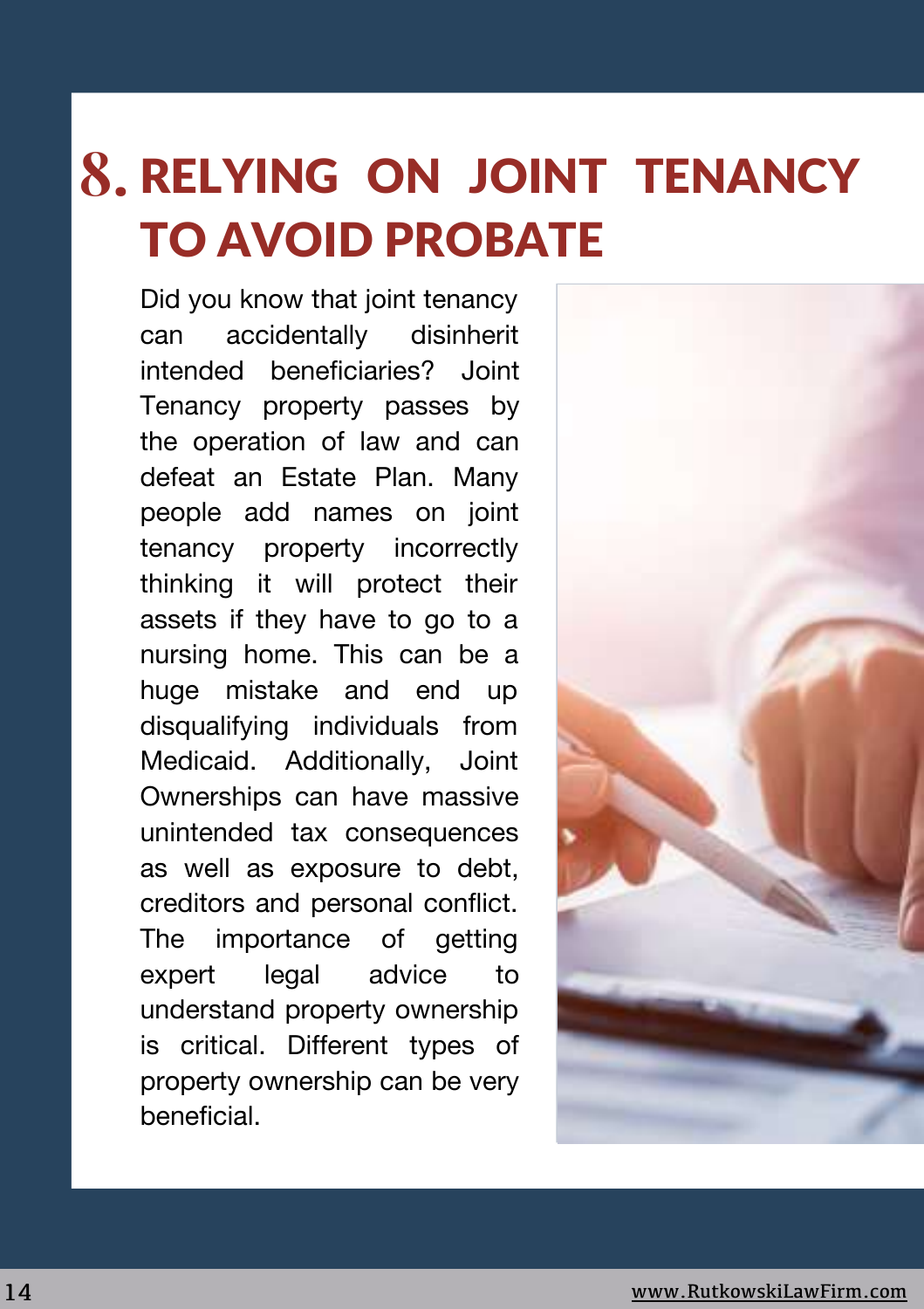## THINKING A LIVING TRUST **9.** ALONE IS ENOUGH

The Living Trust is a powerful estate planning tool, but to truly ensure your wishes are carried out should you become incapacitated and incapable of making decisions for yourself, other tools are needed. For example, an Advanced Healthcare Directive can dictate how you wish to be cared for and what steps you authorize medical personnel to take to prolong your life. A HIPAA Authorization can ensure your privacy while still making crucial medical information available to the people you want to have it. A Power of Attorney for financial affairs determines in advance who will be able to make certain financial and legal decisions for you. Other common estate planning tools include Pourover Wills, Assignment of Personal Property, Community Property Agreements, Appointments of Guardianship or Conservatorship, to name a few.

# **10.** UNDERSTANDING THAT THE BIGGEST PROBLEM IS NOT THE IRS

If the biggest threat to preserving your wealth is not the IRS. who or what is? Frankly, it is human nature. None of us wants to think about our own deaths or the possibility of becoming incapacitated. Consequently, we tend to put off taking the steps necessary to prepare for what the future may hold. We procrastinate. And our loved ones often suffer the painful financial consequences. Perhaps Walt Kelly put it best: "We have met the enemy and he is us."